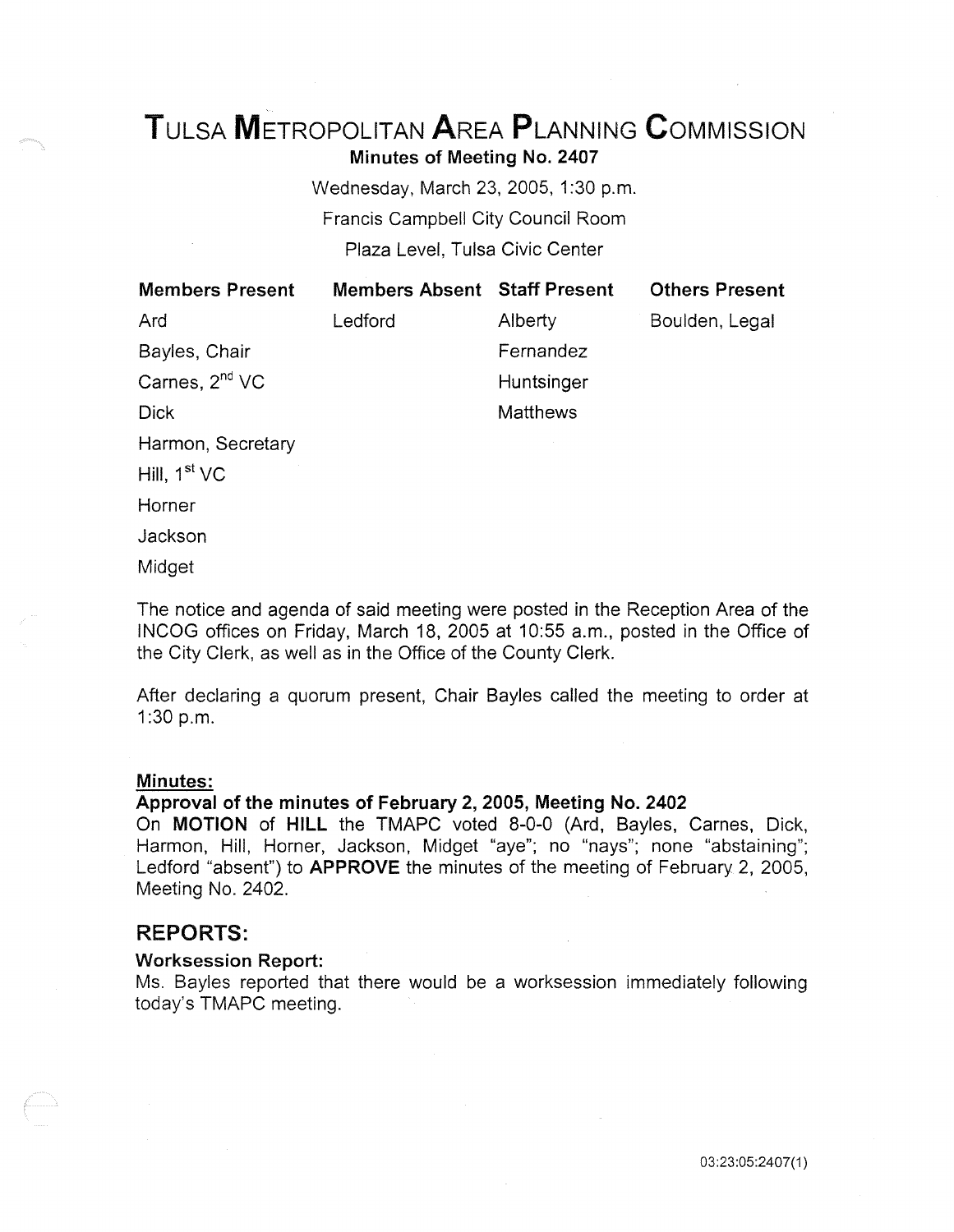# Director's Report:

Mr. Alberty reported that staff transmitted the BOA Study, which was approved by the Planning Commission, to the City Council, and it was received and he would expect that there will some eventual discussion on implementation of some of the recommendations.

Mr. Alberty reported that there is one item on the City Council agenda this Thursday, March 24, 2005.

\* \* \* \* \* \* \* \* \* \* \* \*

# SUBDIVISIONS:

FINAL PLAT:

Audubon Village- (8323) (PO 18) (CD 8)

East 98<sup>th</sup> Street, west of Memorial

# STAFF RECOMMENDATION:

This plat consists of 31 lots in three blocks on 12.28 acres.

All release letters have been received and staff recommends APPROVAL of the final plat.

# Applicant was not present.

There were no interested parties wishing to speak.

# TMAPC Action; 9 members present:

On MOTION of HARMON, TMAPC voted 9-0-0 (Ard, Bayles, Carnes, Dick, Harmon, Hill, Horner, Jackson, Midget "aye"; no "nays"; none "abstaining"; Ledford "absent") to **APPROVE** the final plat for Audubon Village per staff recommendation.

#### \* \* \* \* \* \* \* \* \* \* \* \*

# House of Prayer  $-$  (9402)

(PD 17) (CD 6)

North of the northwest corner of East 11<sup>th</sup> Street and Lynn Lane

# STAFF RECOMMENDATION:

This plat consists of one lot in one block on 4.6 acres.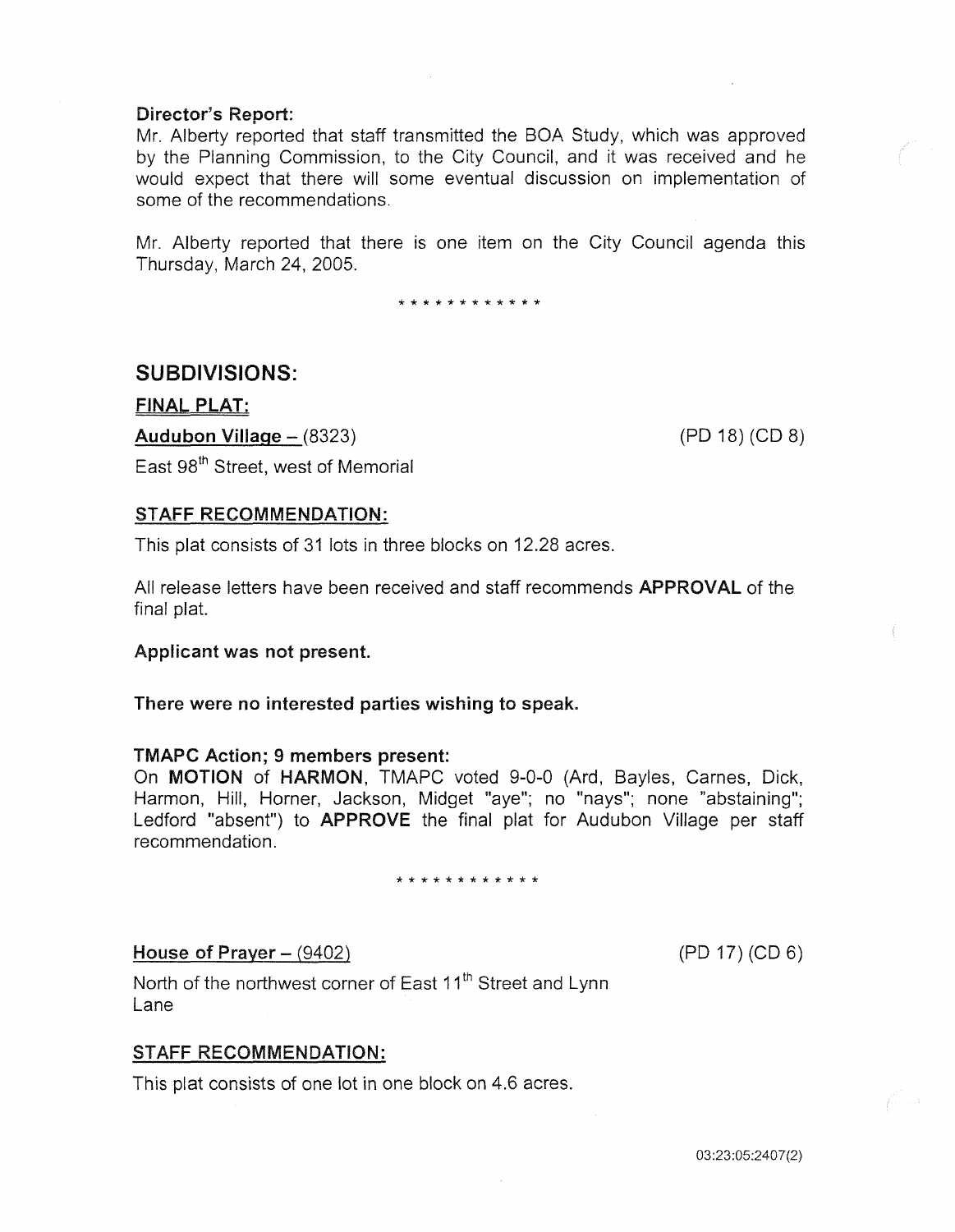All release letters have been received and staff recommends APPROVAL of the final plat.

The applicant indicated his agreement with staff's recommendation.

## There were no interested parties wishing to speak.

#### TMAPC Action; 9 members present:

On MOTION of HARMON, TMAPC voted 9-0-0 (Ard, Bayles, Carnes, Dick, Harmon, Hill, Horner, Jackson, Midget "aye"; no "nays"; none "abstaining"; Ledford "absent") to **APPROVE** the final plat for House of Prayer per staff recommendation.

\* \* \* \* \* \* \* \* \* \* \* \*

# PRELIMINARY PLAT:

Seguoyah Hill- (8333) (PD 26) (CD 7)

East 116<sup>th</sup> Street South, East of Delaware

# STAFF RECOMMENDATION:

This plat consists of 20 lots, two blocks, on 9.99 acres.

The following issues were discussed March 3, 2005 and March 17, 2005 at the Technical Advisory Committee (TAC) meetings:

- 1. Zoning: The property is zoned RS-2/PUD 709. All the PUD conditions must be met. The plat was continued from the 3/3/05 meeting to further discuss the street systems for public and private streets and access for adjacent property owners.
- 2. Streets: An existing private roadway easement along the south property line should be shown. (This easement continues west of the southwest corner to Delaware and consists of an unimproved gravel drive.) The proposed plat is not consistent with the current PUD since *it* provides for a connection to the unimproved easement and the indirect access easement through Wind River has not been documented. Traffic Engineering objects to any significant use of such a tie from a continuous private street to the existing unimproved roadway easement. Any interest in a continuation of this east/west corridor to provide direct access to Delaware expressed by interested parties during the development process may result in a recommendation of an east/west private street to the existing unimproved roadway easement. Any interest in a continuation of this east/west corridor to provide direct access to Delaware

03:23:05:2407(3)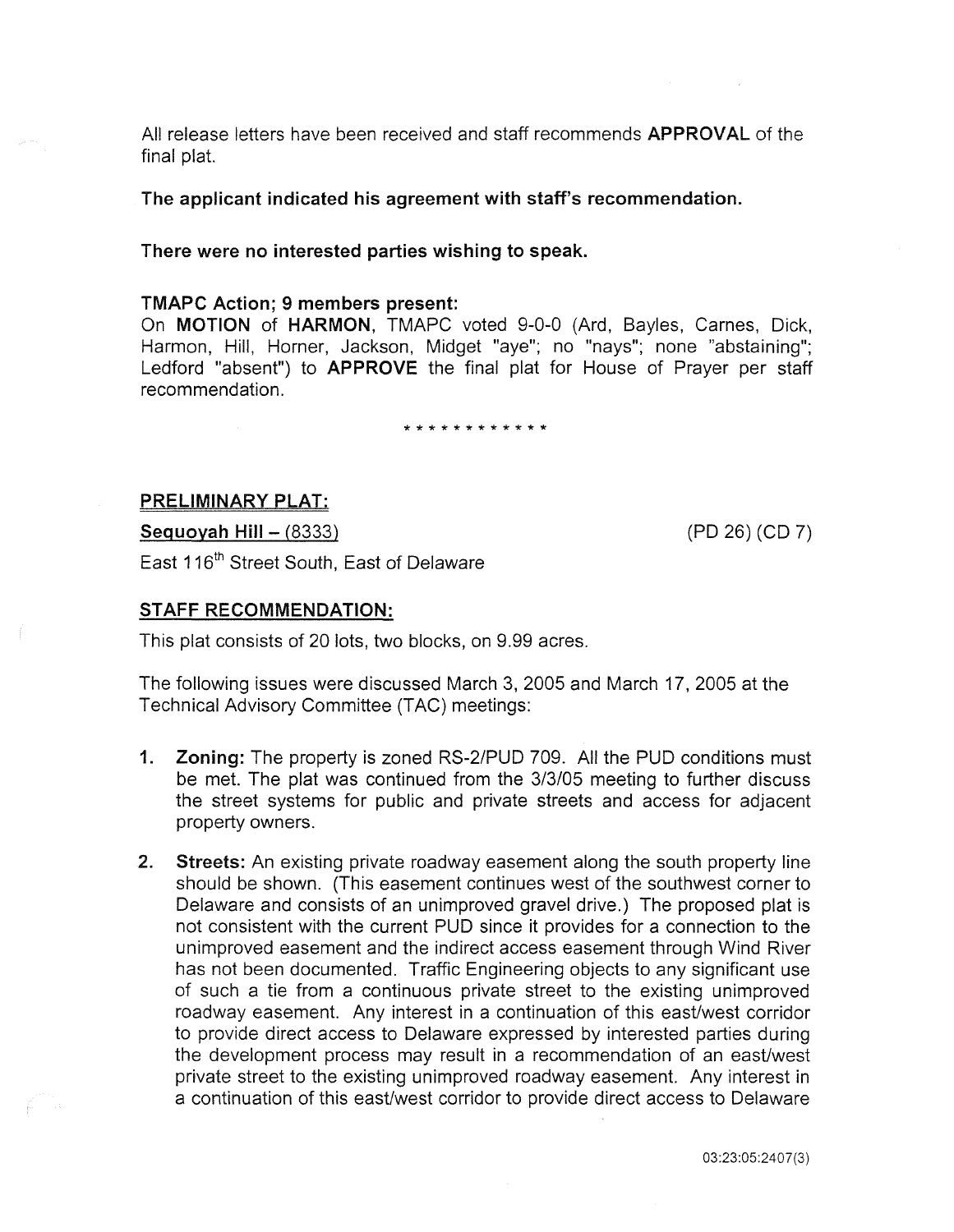expressed by interested parties during the development process may result in a recommendation of an east/west public street stubbing to either the west or south. In lieu of the private street stub to the western boundary. Traffic recommends that part or all of the Reserve C adjacent to Lot 13 should be converted to a 20-foot private roadway easement. This office recommends including language to grant access to Reserve C for the owner of the tract to the east per the PUD. Provide a separate instrument or amend covenants granting access for both the tract to the east and the lot owners of Sequoyah Hill through Wind River. The excessive gate system allowing all residents of both Sequoyah and Wind River to access the private roadway easement is not consistent with the existing PUD and seems contrary to good planning principles. A proposed overlay of the unimproved easement would not adequately provide for the long term maintenance necessary for continual use by the residents of multiple private street subdivisions.

Access via South Oswego Avenue to south is restricted by Wind River covenants as of draft final plat 2/3/2005. Section 1.G, 4 and 5 do not apply under "private streets".

- 3. Sewer: Increase the 11-foot perimeter easements to 17.5 feet. The utility easement between Lots 6 and 7, Block 1 needs to be increased to allow room for a sanitary sewer extension to serve the unplatted property to the north. Size will need to be determined and approved by Development Services. Section 2 B mentions Reserve F. This needs to be described and put on the face of the plat if the reserve is necessary. In order to serve Lot 4, Block 1, continue the main from Lot 3 into the southeast corner of Lot 4. You can serve Lots 5 and 6 from the front of the lot. Please look at extending the sanitary sewer to the north to serve the unplatted property now rather than having it disturbed after Lots 6 and 7 have developed.
- 4. Water: Show existing utility easement across Lot 10 of Wind River. A water main extension may be required across the frontage of the property's south boundary line. Between Lots 7 and 8 check crossing of storm, sewer and water. Maximum depth for water is eight feet; a vertical separation between other utilities is two-foot minimum. Design fire hydrants' placements at a 350-foot radius to cover all lots with fire protection. Add mainline valves for fire hydrant isolation during line breaks. Explore ways of looping line. This addition is fed by a single feed which is the same feed for three other additions. Please explore ways to loop this line.
- 5. Storm Drainage: "South Tulsa Drainage Basin Tributary 'E' City of Tulsa Regulatory Floodplain" must be shown, by platting the 1 00-year water surface elevation (WSE), and labeled on the face of plat. The floodplain, plus an additional 20 feet for access (on both sides of the floodplain, if it is 150 feet or less in width) must be placed in a reserve with an overland drainage easement (ODE), which must be shown and labeled on the face of plat; and floodplain map revisions will be required. If the floodplain is being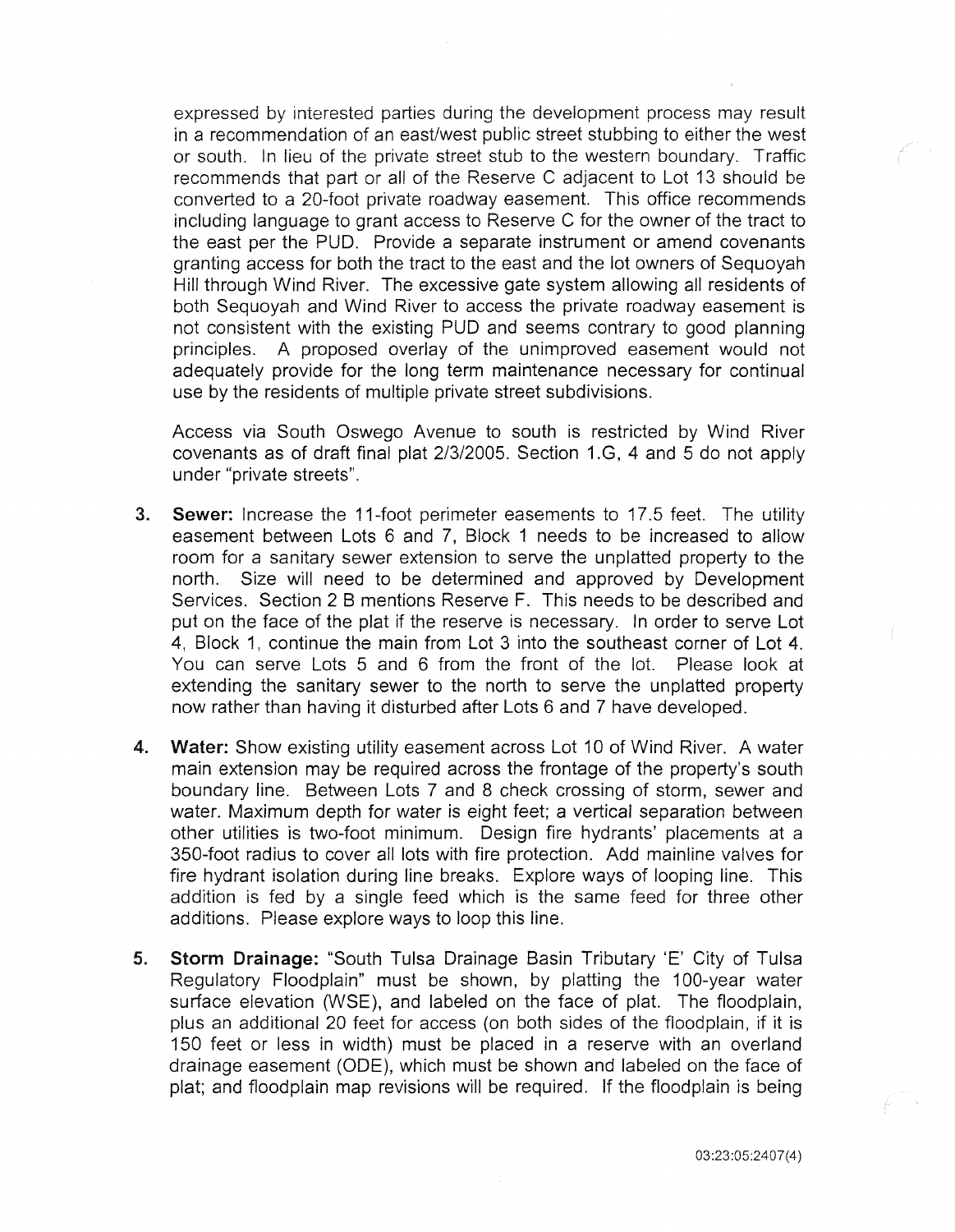changed, then show both the existing and proposed on the face of the preliminary plat. In the covenants, I G 4 and 5 do not belong in Section I G. They appear to be part of the standard language for Overland Drainage Easements. The reserve area, overland drainage easement and standard language need to be added to the covenants. It is undesirable to place lots and streets in the floodplain reserve.

- 6. Utilities: Okay.
- 7. Other: Fire: Okay per conditions recommended by TAC. Add standard language to include specific paragraph for each easement type.

The consulting engineer made a presentation describing the current conditions for the street system.

Staff recommends APPROVAL of the preliminary plat subject to the special and standard conditions below.

# Waivers of Subdivision Regulations:

1. None requested.

# Special Conditions:

- 1. The concerns of the Public Works Department staff must be taken care of to their satisfaction.
- 2. The covenants must reference the existing access easement and details about its removal and use.

## Standard Conditions:

- 1. Utility easements shall meet the approval of the utilities. Coordinate with Subsurface Committee if underground plant is planned. Show additional easements as required. Existing easements shall be tied to or related to property line and/or lot lines.
- 2. Water and sanitary sewer plans shall be approved by the Public Works Department prior to release of final plat. (Include language for W/S facilities in covenants.)
- 3. Pavement or landscape repair within restricted water line, sewer line, or utility easements as a result of water or sewer line or other utility repairs due to breaks and failures shall be borne by the owner(s) of the lot(s).
- 4. Any request for creation of a Sewer Improvement District shall be submitted to the Public Works Department Engineer prior to release of final plat.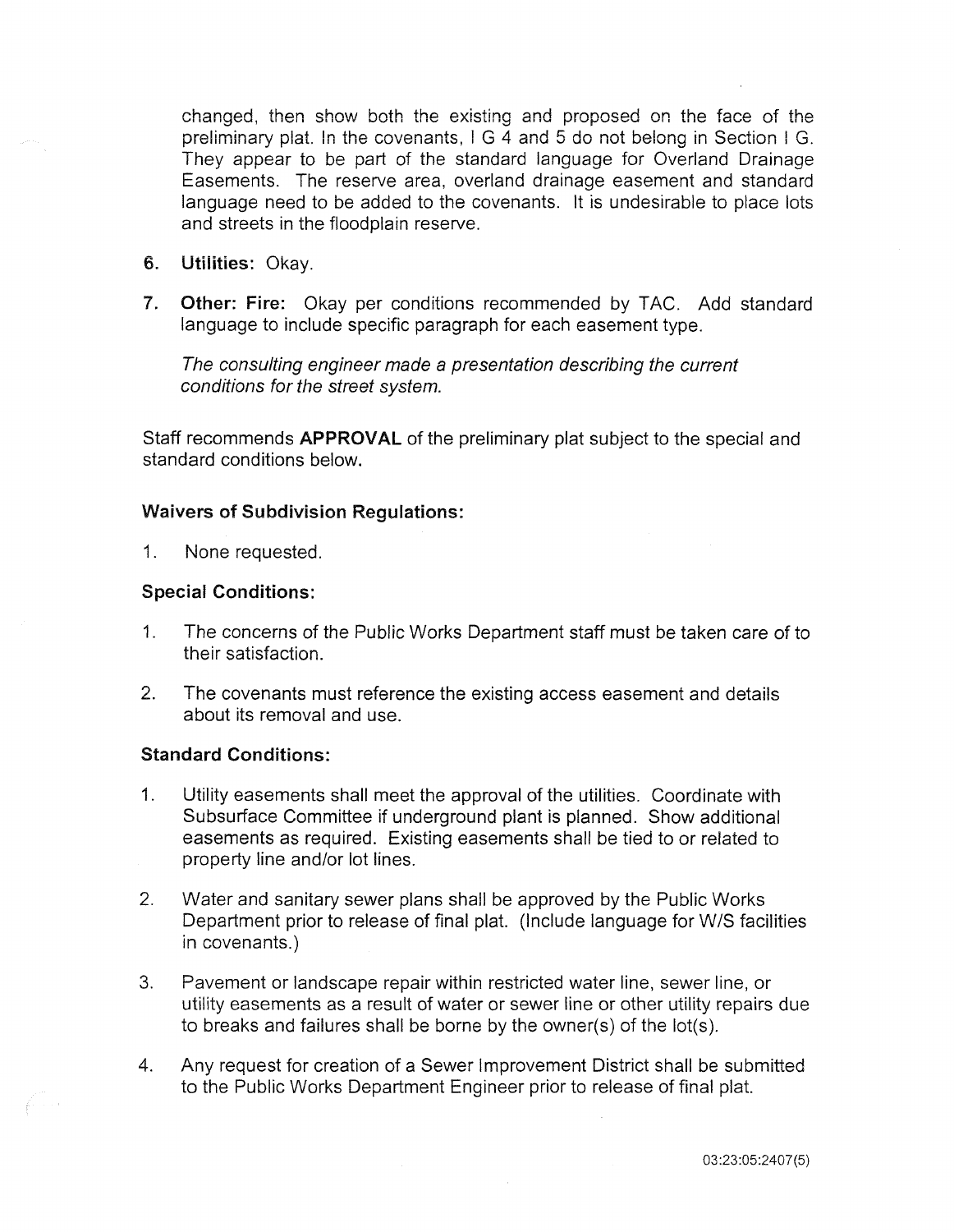- 5. Paving and/or drainage plans (as required) shall be approved by the Public Works Department.
- 6. Any request for a Privately Financed Public Improvement (PFPI) shall be submitted to the Public Works Department.
- 7. A topography map shall be submitted for review by TAC (Subdivision Regulations). (Submit with drainage plans as directed.)
- 8. Street names shall be approved by the Public Works Department and shown on plat.
- 9. All curve data, including corner radii, shall be shown on final plat as applicable.
- 10. Bearings, or true N/S, etc., shall be shown on perimeter of land being platted or other bearings as directed by the County Engineer.
- 11. All adjacent streets, intersections and/or widths thereof shall be shown on plat.
- 12. It is recommended that the developer coordinate with the Public Works Department during the early stages of street construction concerning the ordering, purchase and installation of street marker signs. (Advisory, not a condition for plat release.)
- 13. It is recommended that the applicant and/or his engineer or developer coordinate with the Tulsa City/County Health Department for solid waste disposal, particularly during the construction phase and/or clearing of the project. Burning of solid waste is prohibited.
- 14. The method of sewage disposal and plans therefor shall be approved by the City/County Health Department. [Percolation tests (if applicable) are required prior to preliminary approval of plat.]
- 15. The owner(s) shall provide the following information on sewage disposal system if it is to be privately operated on each lot: type, size and general location. (This information to be included in restrictive covenants on plat.)
- 16. The method of water supply and plans therefor shall be approved by the City/County Health Department.
- 17. All lots, streets, building lines, easements, etc., shall be completely dimensioned.
- 18. The key or location map shall be complete.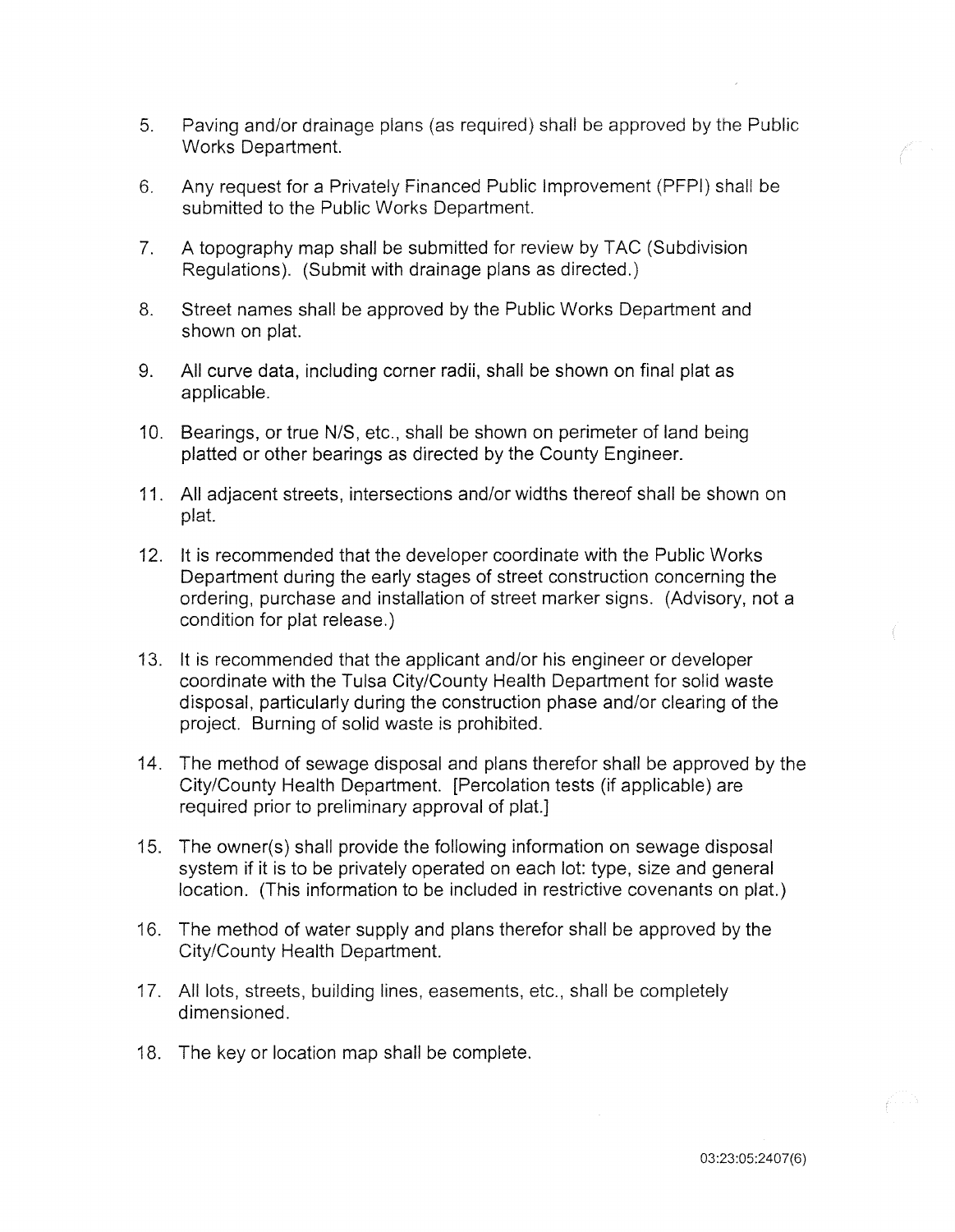- 19. A Corporation Commission ietter, Certificate of Non-Development, or other records as may be on file, shall be provided concerning any oil and/or gas wells before plat is released. (A building line shall be shown on plat on any wells not officially plugged. If plugged, provide plugging records.)
- 20. A "Letter of Assurance" regarding installation of improvements shall be provided prior to release of final plat. (Including documents required under 3.6.5 Subdivision Regulations.)
- 21. Applicant is advised of his responsibility to contact the U.S. Army Corps of Engineers regarding Section 404 of the Clean Waters Act.
- 22. All other Subdivision Regulations shall be met prior to release of final plat.
- 23. All PUD standards and conditions shall be included in the covenants of the plat and adequate mechanisms established to assure initial and continued compliance with the standards and conditions.
- 24. Private streets shall be built to City or County standards (depending upon the jurisdiction in which the plat is located) and inspected and accepted by same prior to issuance of any building permits in the subdivision.

# **Applicant's Comments:**

**Ricky Jones,** Tanner Consulting, 5323 South Lewis Avenue, Tulsa, Oklahoma 7 41 05, stated that he believes the preliminary plat is consistent with the approved PUD. He indicated that he is in agreement with all of the staff recommendations.

Mr. Jones explained how Wind River will have a stub-street, which will loop into Sequoyah Hill and that is how the access will be derived. The next phase is Scissortail at Wind River and the loop street will tie into and be taken to Delaware. TAC was concerned about a single-family property owner's access. There is a private mutual access easement from Riverside and that is how the single-family property owner accesses her property. It is a private driveway that is not dedicated to the public. The owners have negotiated with this property owner and she will now gain her access through Wind River, up to Sequoyah and then turn into her property to the east. When Scissortail is developed, the need for the easement will go away and the property will be platted. The single-family landowner is in agreement with redirecting the way she accesses her property from the driveway off of Delaware. She will now access her property through Wind River.

# TMAPC COMMENTS:

Mr. Harmon asked Mr. Jones if Traffic Engineering approved this. In response, Mr. Jones answered affirmatively.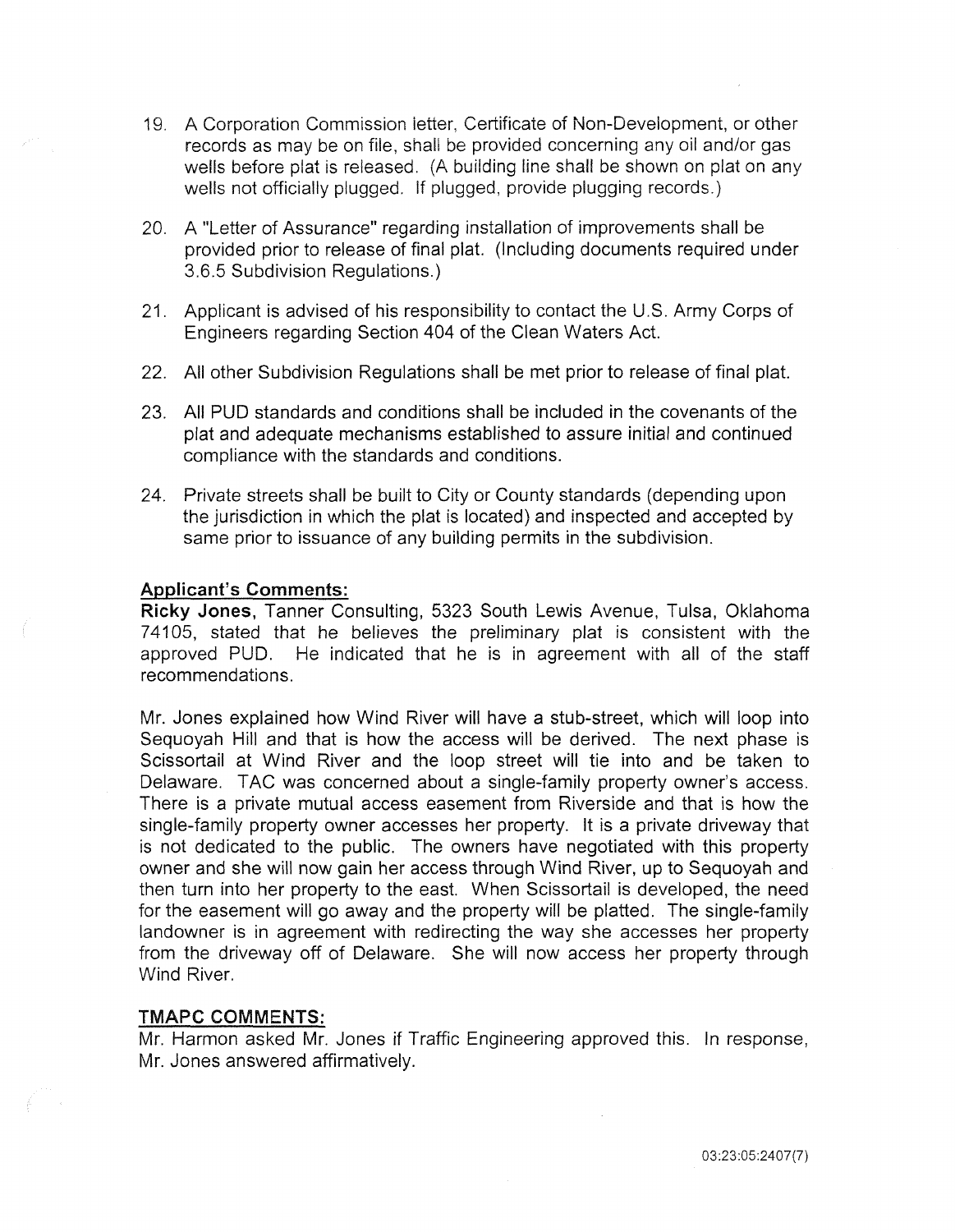Mr. Jones stated that the driveway would remain opened and would provide an emergency crash gate and the secondary access point of emergency vehicles.

Mr. Boulden stated that he doesn't recall seeing the easement language to Delaware.

Mr. Jones stated that TAC requested several documents and he provided staff a copy and the Legal Department a copy. Mr. Jones indicated that he would send another copy to the Legal Department if they have not located their copy.

Mr. Jones stated that there are three documents and his attorneys have reviewed the documents and they are comfortable with the agreement with the singlefamily property owner.

Mr. Boulden asked Mr. Jones if the easement would disappear when Wind River is built. In response, Mr. Jones stated that the easement, by necessity goes away. When Scissortail is developed and the property to the north develops then they would plat over it. Mr. Jones concluded that the property owner will surrender her rights for that easement to the new land owner.

Mr. Boulden stated that since he hasn't seen the documents he would advise the Planning Commission that if they take action it would be pending Legal review.

Ms. Bayles stated that she has some reservations about supporting this without some degree of documentation. In response, Mr. Jones stated that if he hadn't been able to work this out with the single-family property owner, then he wouldn't have been able to bring the final plat through the Planning Commission. He further stated that at the TAC meeting he advised staff that he would bring documentation that the single-family property owner is in agreement with this plan. He suggested that the Planning Commission approve the preliminary plat with the condition that that an agreement will be submitted prior to the final plat being approved.

Mr. Midget stated that he would feel comfortable voting for this preliminary plat since the Planning Commission would still be in the position to hold the final plat. Legal is fine with action being taken, with the condition that Legal will review documents before the final plat.

Mrs. Fernandez stated that staff and TAC have had several meetings with the applicant for this plat and staff is comfortable recommending approval based upon the Traffic Engineer's comments and a written statement from the property owner as to her willingness to comply with these conditions and Legal's approval of the document concerning the mutual access easement.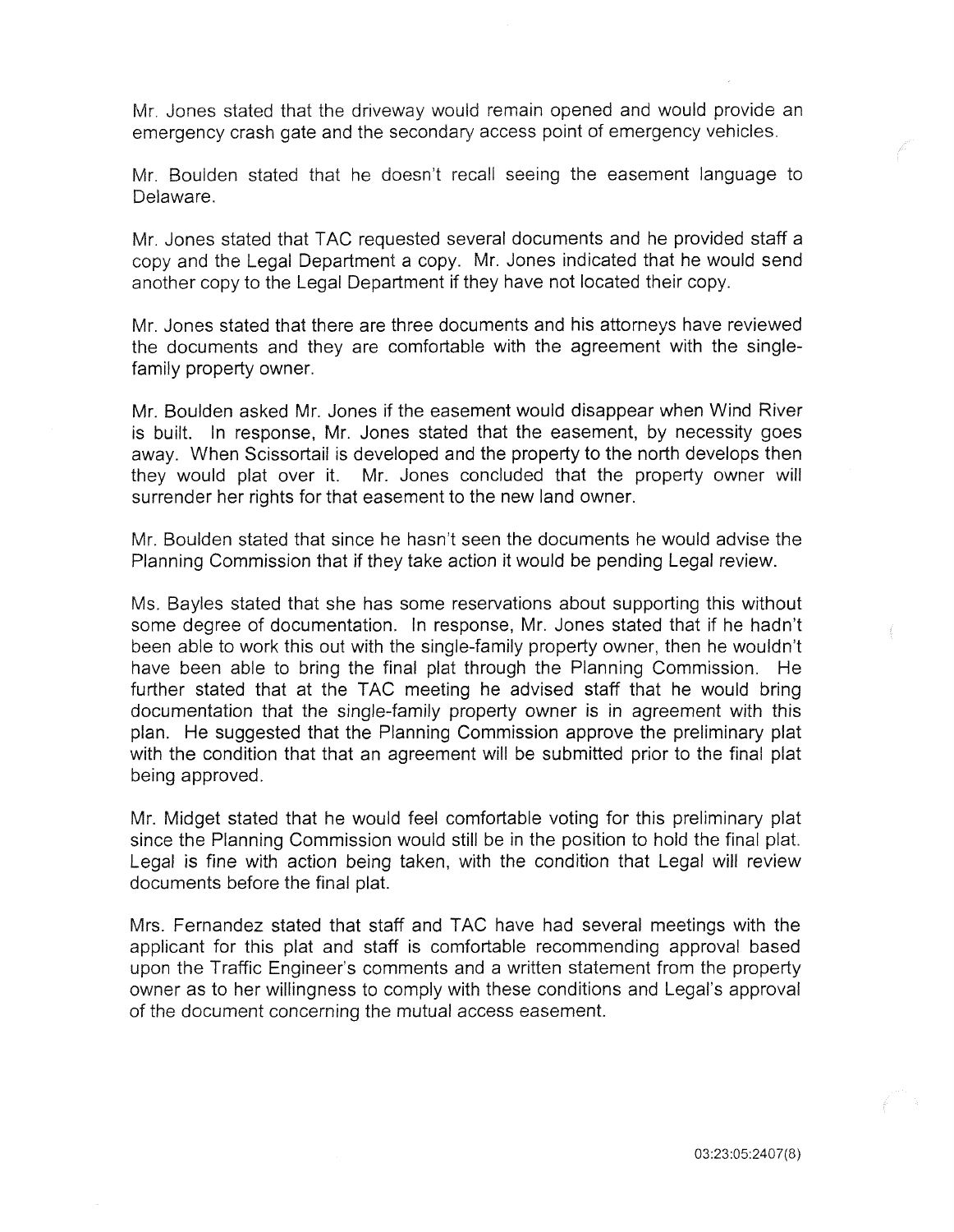#### TMAPC Action; 9 members present:

On MOTION of MIDGET, TMAPC voted 9-0-0 (Ard, Bayles, Dick, Carnes, Harmon, Hill, Horner, Jackson, Midget "aye"; no "nays"; none "abstaining"; Ledford "absent") to recommend APPROVAL of the preliminary plat for Sequoyah Hill, subject to special conditions and standard conditions per staff recommendation, subject to Traffic Engineer's revised comments and a written statement from the property owner as to her willingness to comply with these conditions and Legal's approval of the document concerning the mutual access easement.

\* \* \* \* \* \* \* \* \* \* \* \*

# CONTINUED ZONING PUBLIC HEARING:

Application No.: PUD-146-1 Applicant: Robert Ratliff MINOR AMENDMENT (PD-18) (CD-8)

Location:  $3527$  East  $71<sup>st</sup>$  Place

# TMAPC COMMENTS:

Ms. Bayles stated that she has received a letter from Virginia Ratcliff requesting a continuance to April 6 $^{\text{th}}$ , 2005 in order to obtain a boundary survey.

#### There were no interested parties wishing to speak.

#### TMAPC Action; 9 members present:

On MOTION of HILL, TMAPC voted 9-0-0 (Ard, Bayles, Carnes, Dick, Harmon, Hill, Horner, Jackson, Midget "aye"; no "nays"; none "abstaining"; Ledford "absent") to CONTINUE the minor amendment for PUD-146-1 to April 6, 2005.

\* \* \* \* \* \* \* \* \* \* \* \*

# OTHER BUSINESS:

Application No.: PUD-600-A DETAIL SITE PLAN

Applicant: Roger Reid/Viking Buildings (PD-18) (CD-8)

Location: 9216 South Toledo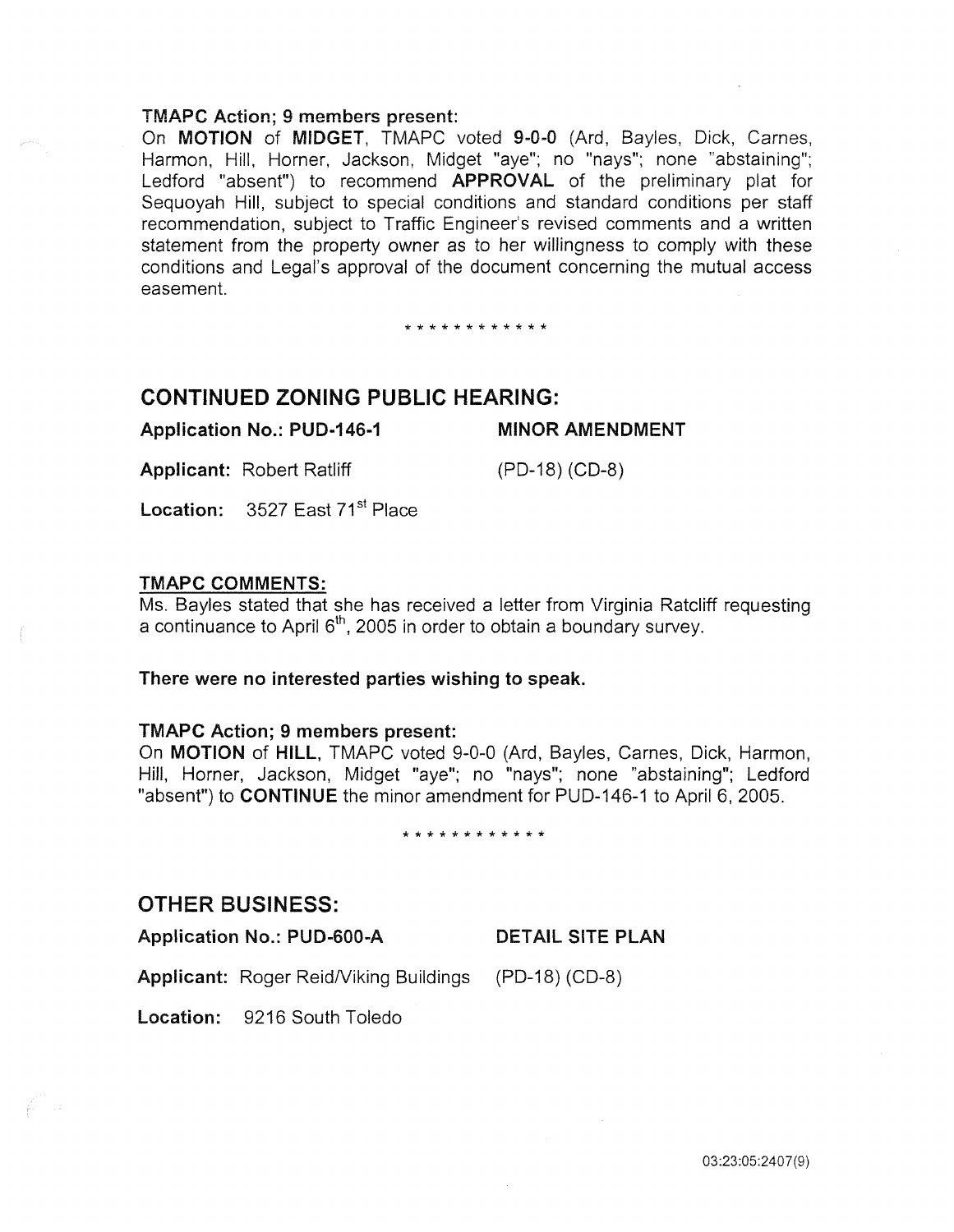# STAFF RECOMMENDATION:

The applicant is requesting approval of a detail site plan for a two-story, 5,190 square foot general office building. The proposed use, Use Unit 11, Offices, Studios and Support Services, is in conformance with development standards.

The site covers three lots, with the building located on Lots 9 and 10, and parking and landscaping extending into Lot 8. Calculations for compliance with building floor area, landscaped area, street yard and parking are based on the combined three lots. A lot tie agreement will be necessary among Lots 8, 9 and 10 to assure continued compliance with development standards and zoning code requirements.

The "future building" on the west end of the parking area is not included in this review. However, based on available parking and for future reference, this building can be no larger than 3,750 (1/250) square feet if it is medical office space, or 4,500 square feet (1/300) square feet if it is general office space.

A dumpster is shown in the utility easement over a sewer line. The dumpster must be either removed or relocated outside easements and must not obstruct required parking. No parking lot lighting is proposed.

An amendment to the Plat and Deed of Dedication of "Ashton Creek Office Park" has removed the obligation between property owners to provide a non-exclusive mutual access easement, therefore, none is shown and none is necessary.

Staff recommends APPROVAL of PUD 600-A Detail Site Plan contingent upon removal or relocation of the dumpster in compliance with development standards and the zoning code; and filing of a lot tie agreement between Lots 8, 9 and 10.

(Note: Detail site plan approval does not constitute detail landscape and sign plan approval.)

The applicant indicated his agreement with staff's recommendation.

There were no interested parties wishing to speak.

#### TMAPC Action; 9 members present:

On MOTION of HARMON, TMAPC voted 9-0-0 (Ard, Bayles, Carnes, Dick, Harmon, Hill, Horner, Jackson, Midget "aye"; no "nays"; none "abstaining"; Ledford "absent") to APPROVE the detail site plan for PUD-600-A, subject to removal or relocation of the dumpster in compliance with development standards and the zoning code; and filing of a lot tie agreement between Lots 8, 9 and 10 per staff recommendation.

\* \* \* \* \* \* \* \* \* \* \* \*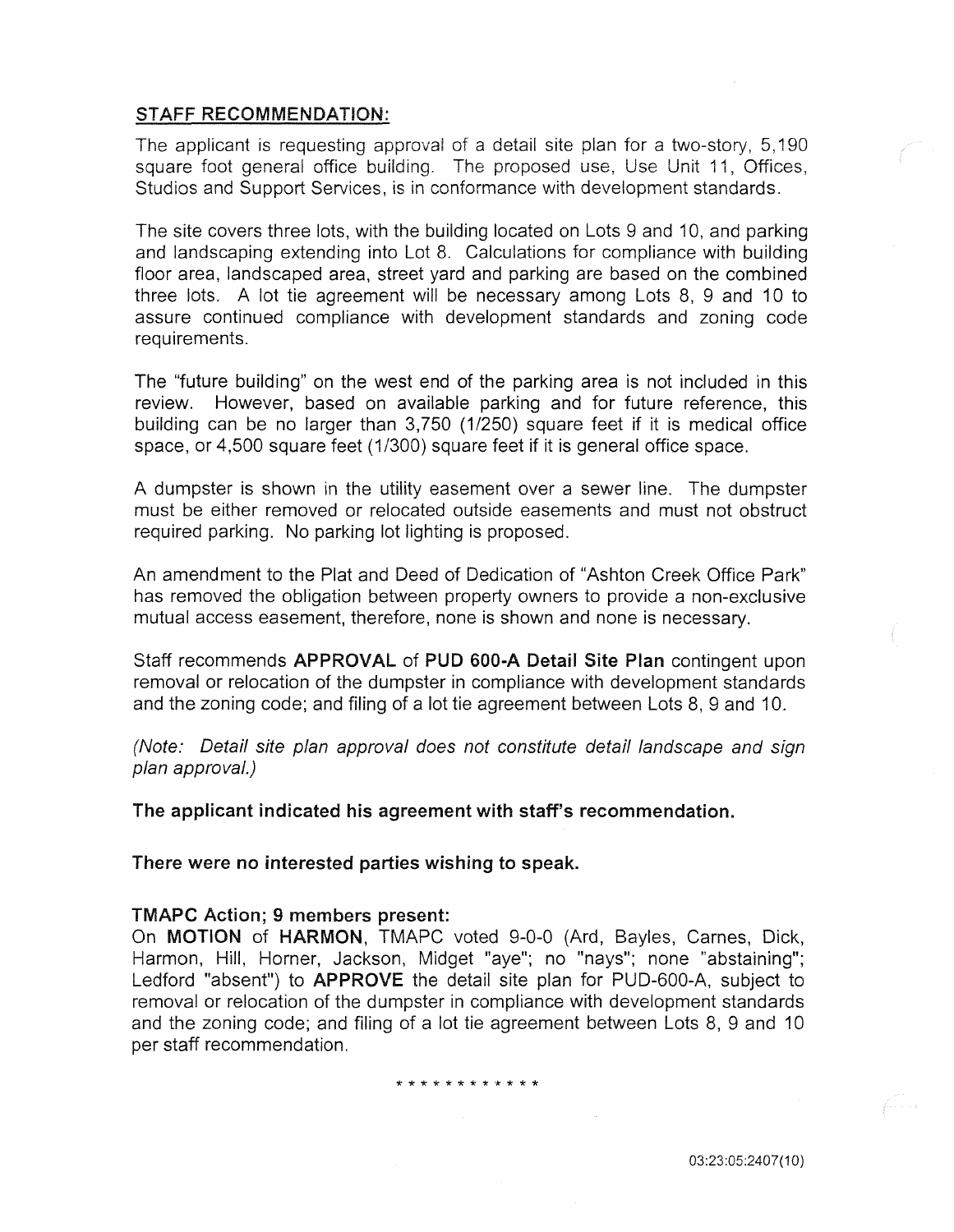Application No.: PUD-600-A DETAIL SITE PLAN

Applicant: David Rogers (PD-18b) (CD-8)

Location: 9224 South Toledo

# STAFF RECOMMENDATION:

The applicant is requesting approval of a detail site plan for a two-story, 4,106 square foot medical office building. The proposed use, Use Unit #11, Offices, Studios and Support Services, is in conformance with development standards.

The site plan complies with maximum floor area and building height restrictions and meets minimum landscaped area, street yard and building setback requirements. Proposed parking meets minimum zoning requirements and design standards.

The dumpster located in the drainage easement must receive written approval from Public Works, or be either removed or relocated outside easements without obstructing required parking. No parking lot lighting is proposed.

An amendment to the Plat and Deed of Dedication of "Ashton Creek Office Park" has removed the obligation between property owners to provide a non-exclusive mutual access easement, therefore, none is shown and none is necessary.

Staff recommends APPROVAL of PUD 600-A, Lots 2 & 3, Block 4 Detail Site Plan contingent upon written approval of public works for the dumpster location, or removal or relocation of the dumpster in compliance with development standards and the zoning code.

(Note: Detail site plan approval does not constitute detail landscape and sign plan approval.)

The applicant indicated his agreement with staff's recommendation.

There were no interested parties wishing to speak.

# TMAPC Action; 9 members present:

On MOTION of HILL, TMAPC voted 9-0-0 (Ard, Bayles, Carnes, Dick, Harmon, Hill, Horner, Jackson, Midget "aye"; no "nays"; none "abstaining"; Ledford "absent") to **APPROVE** the detail site plan for PUD-600-A, subject to written approval of public works for the dumpster location, or removal or relocation of the dumpster in compliance with development standards and the zoning code per staff recommendation.

#### \* \* \* \* \* \* \* \* \* \* \* \*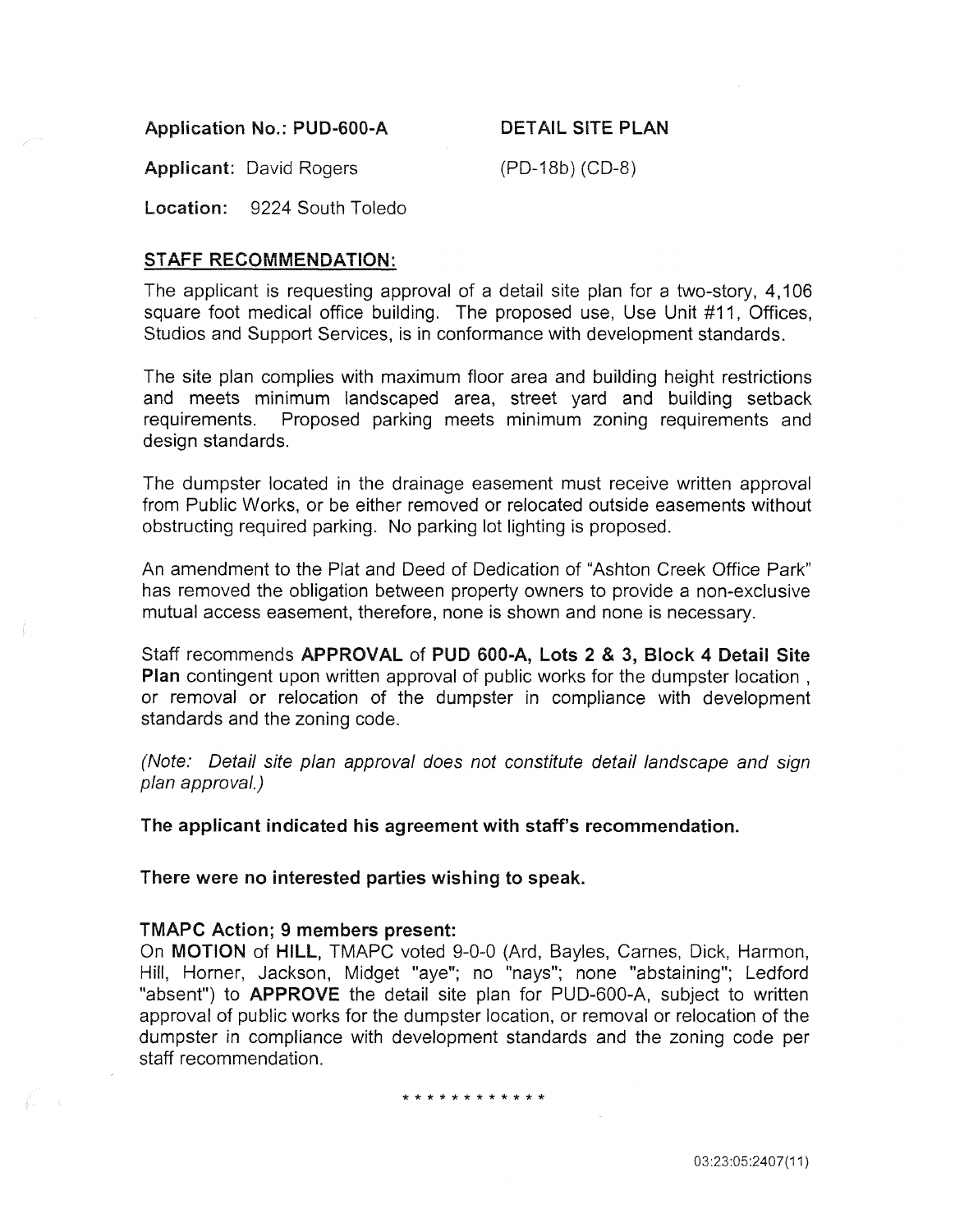Application No.: PUD-575 DETAIL SITE PLAN

Applicant: Sack & Associates, Inc. (PD-18) (CD-7)

**Location:** One half mile south of the southeast corner of  $71<sup>st</sup>$  and Mingo

# STAFF RECOMMENDATION:

The applicant is requesting approval of a detail site plan for a multifamily apartment complex. The proposed use, Use Unit #8, Multifamily Dwelling and Similar Uses, is in conformance with development standards.

The site plan proposes 20.6 dwelling units per acre, under the maximum 30 per acre permitted, and provides in excess of the minimum livability space per dwelling unit required. The three-story complex complies with maximum building height permitted and building setbacks are in conformance with development standards per minor amendment PUD 575-2. No buildings are located within the regulatory floodplain and proposed covered parking is located outside utility easements and in conformance with setbacks per bulk and area requirements for RM-2 districts. Off-street parking complies with the zoning code and design standards. Parking lot lighting is proposed; however, a lighting plan has not yet been submitted.

The project is served by two thirty-five foot wide access drives onto South Mingo Road in accordance with the approved Preliminary Plat. Each of these drives will be gated and will require approval of Traffic Engineering and the Fire MarshalL Because the development standards require that "principal access to all development in the PUD shall be from a corridor collector street", access (drive cut on south property line) to this future collector must be provided or a minor amendment approved.

Staff recommends **APPROVAL** of PUD 575 Detail Site Plan contingent upon approval of a detail lighting plan in compliance with PUD development standards and the zoning code; approval of Traffic Engineering and the Fire Marshall for gated entries; and access (drive cut on the south property line) provided to the future collector, or a Minor Amendment for relief from this requirement.

(Note: Detail site plan approval does not constitute detail landscape and sign plan approval.)

#### TMAPC COMMENTS:

Mr. Midget asked staff to clarify the conditions. Ms. Matthews read the conditions for approval.

The applicant indicated his agreement with staff's recommendation.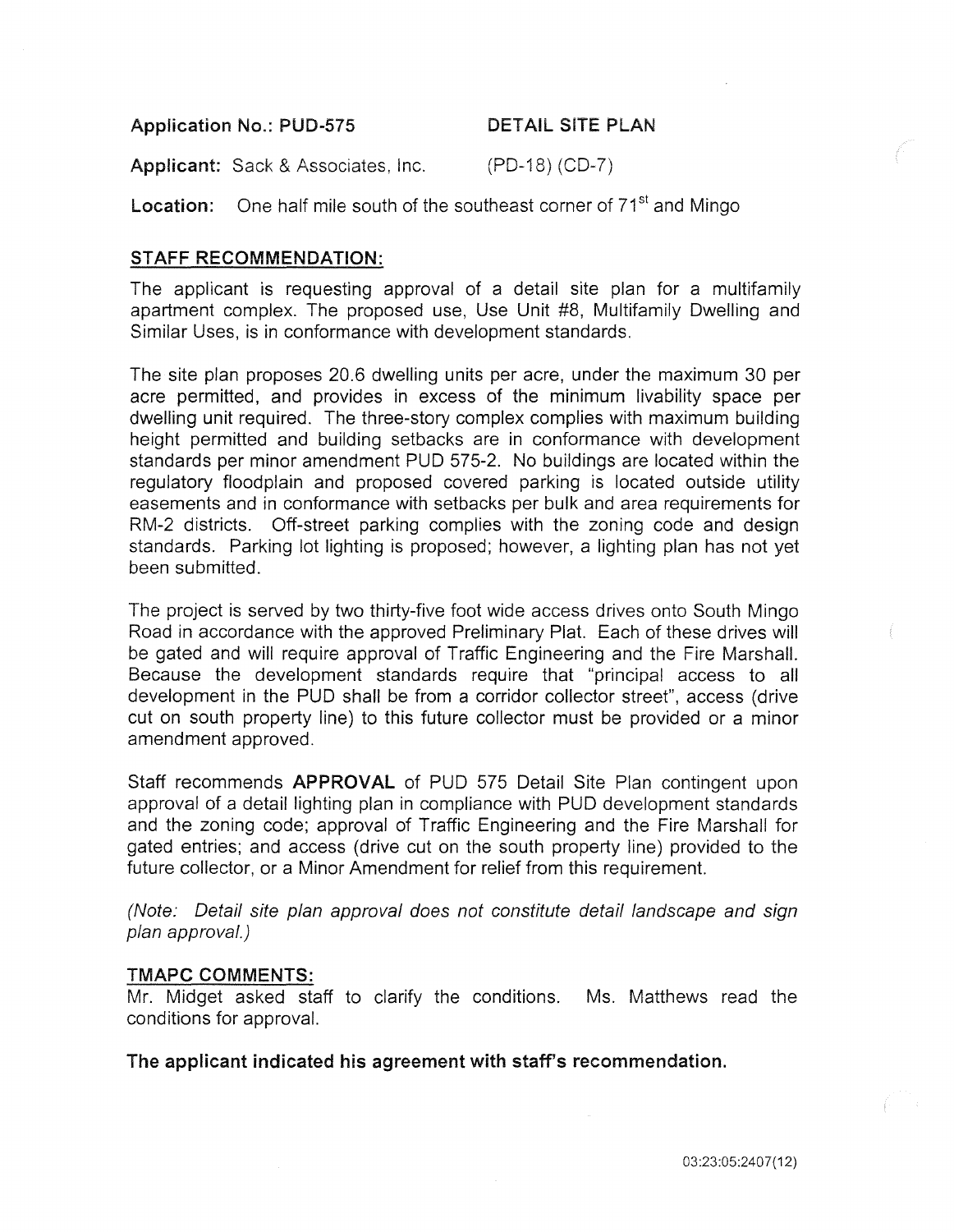Ms. Bayles asked Mr. Sack to speak to the question regarding the access or a minor amendment.

#### Applicant's Comments:

Ted Sack, Sack & Associates, 111 South Elgin Avenue, Tulsa, Oklahoma 74120, stated that the subject property is part of a PUD and to the south is an additional piece of property. The additional piece of property will have a collector street from Mingo into Tallgrass Addition. The apartment complex has a right of access across the unplatted piece of the PUD down to the collector street. The location is not determined at this time and will not until the property to the south is developed. At that time there will be a mutual access that will grant the apartment complex access down to the collector street. Traffic Engineering has looked at the gated entrance and they are in agreement with that.

## There were no interested parties wishing to speak.

#### TMAPC Action; 9 members present:

On MOTION of MIDGET, TMAPC voted 9-0-0 (Ard, Bayles, Carnes, Dick, Harmon, Hiil, Horner, Jackson, Midget "aye"; no "nays"; none "abstaining"; Ledford "absent") to APPROVE the detail site plan for PUD-575, subject to approval of a detail lighting plan in compliance with PUD development standards and the zoning code; approval of Traffic Engineering and the Fire Marshall for gated entries; and access (drive cut on the south property line) provided to the future collector, or a Minor Amendment for relief from this requirement per staff recommendation.

#### \* \* \* \* \* \* \* \* \* \* \* \*

There being no further business, the Chair declared the meeting adjourned at 1:55 p.m.

Date Approved: 5/18/05<br>Stacey M. Bayles

Chairman